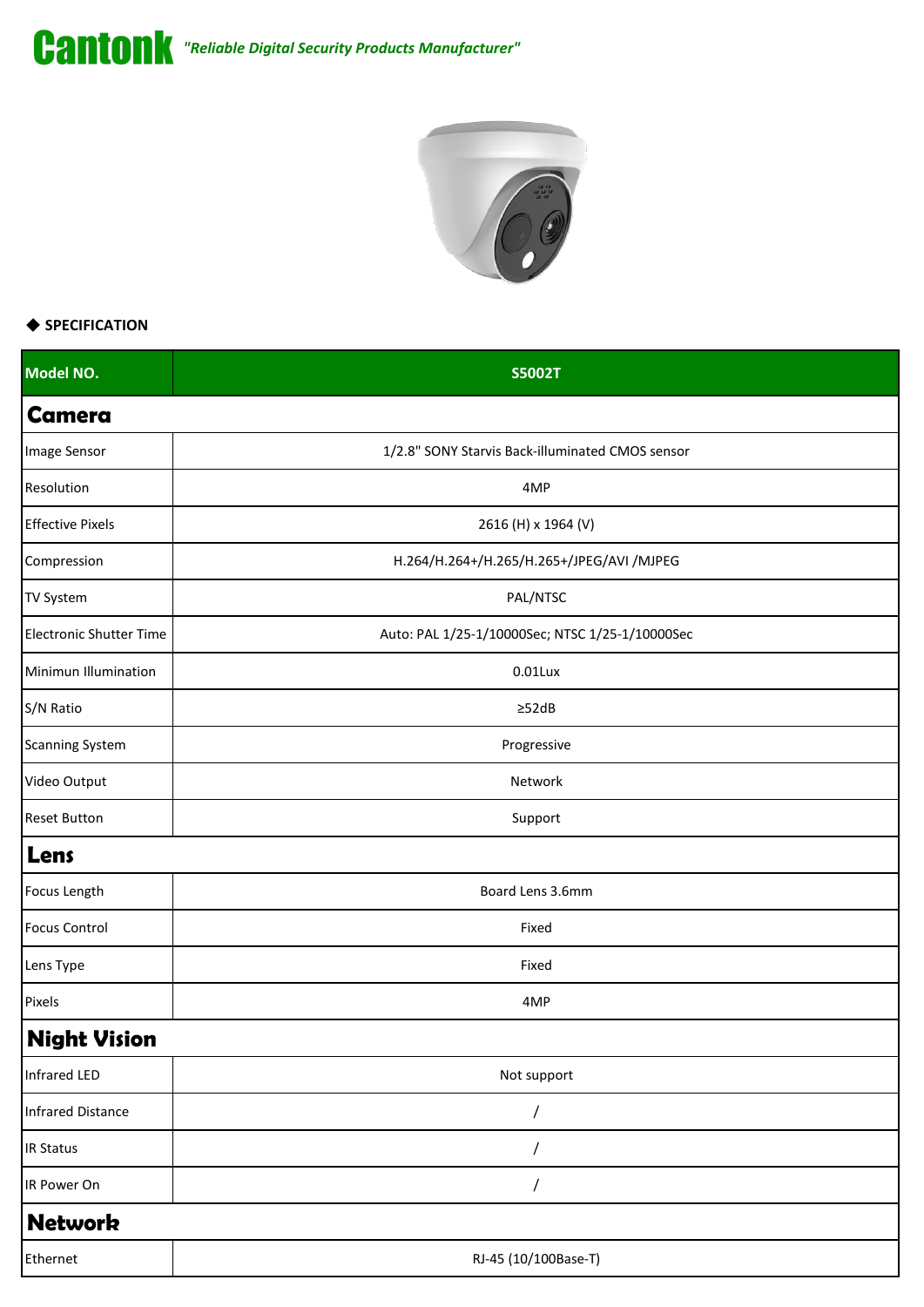| Wireless                          |                                                                                                                                                                                |
|-----------------------------------|--------------------------------------------------------------------------------------------------------------------------------------------------------------------------------|
| Protocol                          | TCP/IP,ICMP,HTTP,HTTPS,FTP,DHCP,DNS,DDNS,RTP,RTSP,RTCP,NTP,SMTP                                                                                                                |
| <b>ONVIF</b>                      | Support ONVIF 2.4(Profile S/T/G)                                                                                                                                               |
| P <sub>2</sub> P                  | YES, Support QR Code                                                                                                                                                           |
| POE                               | Internal, Support IEEE 802.3af                                                                                                                                                 |
| Video Delay                       | 0.3S (Within the Lan)                                                                                                                                                          |
| Main Stream 1                     | Optical: 2592*1944@20fp<br>2560*1920@20fp                                                                                                                                      |
| Main Stream 2                     | Optical: 2560*1440@30fp                                                                                                                                                        |
| Main Stream 3                     | Optical: 1920*1080@30fps<br>1280*720@30fps                                                                                                                                     |
| Sub Stream 1                      | Optical: 352*288@30fps                                                                                                                                                         |
| Sub Stream 2                      |                                                                                                                                                                                |
| Sub Stream 3                      |                                                                                                                                                                                |
| <b>Tri Stream</b>                 | Thermal: 256*192@25fps                                                                                                                                                         |
| <b>IE Brower</b>                  | IE8-11, Google Chrome (lower than Ver44), Firefox (lower than Ver53), Mac Safari(lower than version 12)                                                                        |
| <b>Smart Phone</b>                | iPhone, iPad, Android, Android Pad                                                                                                                                             |
| Thermal                           |                                                                                                                                                                                |
| Image Sensor                      | Vox Uncooled Focal Plane Arrays                                                                                                                                                |
| Resolution                        | 256x192                                                                                                                                                                        |
| Pixel Interval                    | $12 \mu m$                                                                                                                                                                     |
| <b>NETD</b>                       | Less than 60 mK (@25°C.F#=1.1)                                                                                                                                                 |
| Aperture                          | F1.1                                                                                                                                                                           |
| Focal Length                      | 3.2mm                                                                                                                                                                          |
| Field of View                     | 56° x 42° (H x V)                                                                                                                                                              |
| <b>Smart Function</b>             |                                                                                                                                                                                |
| Bi-spectrum<br>Image Fusion       | Support display the thermal image and optical image simultaneously                                                                                                             |
| <b>Face Capture</b>               | Built-in deep learning Al algorithm, Face snaping support 30 faces detection simultaneous<br>and measure temperature 6 faces, Face datebase capacity: Max support 30,000 faces |
| Temperature<br>Measurement        | Support global and local temperature                                                                                                                                           |
| Temperature measuring<br>distance | Non-contact temperature measurement, Temperature measuring range: 1-4m                                                                                                         |
| Temperature Range                 | 35°C~42°C                                                                                                                                                                      |
| <b>Temperature Accuracy</b>       | Highly accurate temperature measurement within ±0.5 °C, with black body ±0.3 °C                                                                                                |
| Alarm Indicator Light             | Suport light flash when detect abnormal temperature                                                                                                                            |
| Sound Alarm                       | Built in speaker support voice broadcast when detect abnormal temperature                                                                                                      |